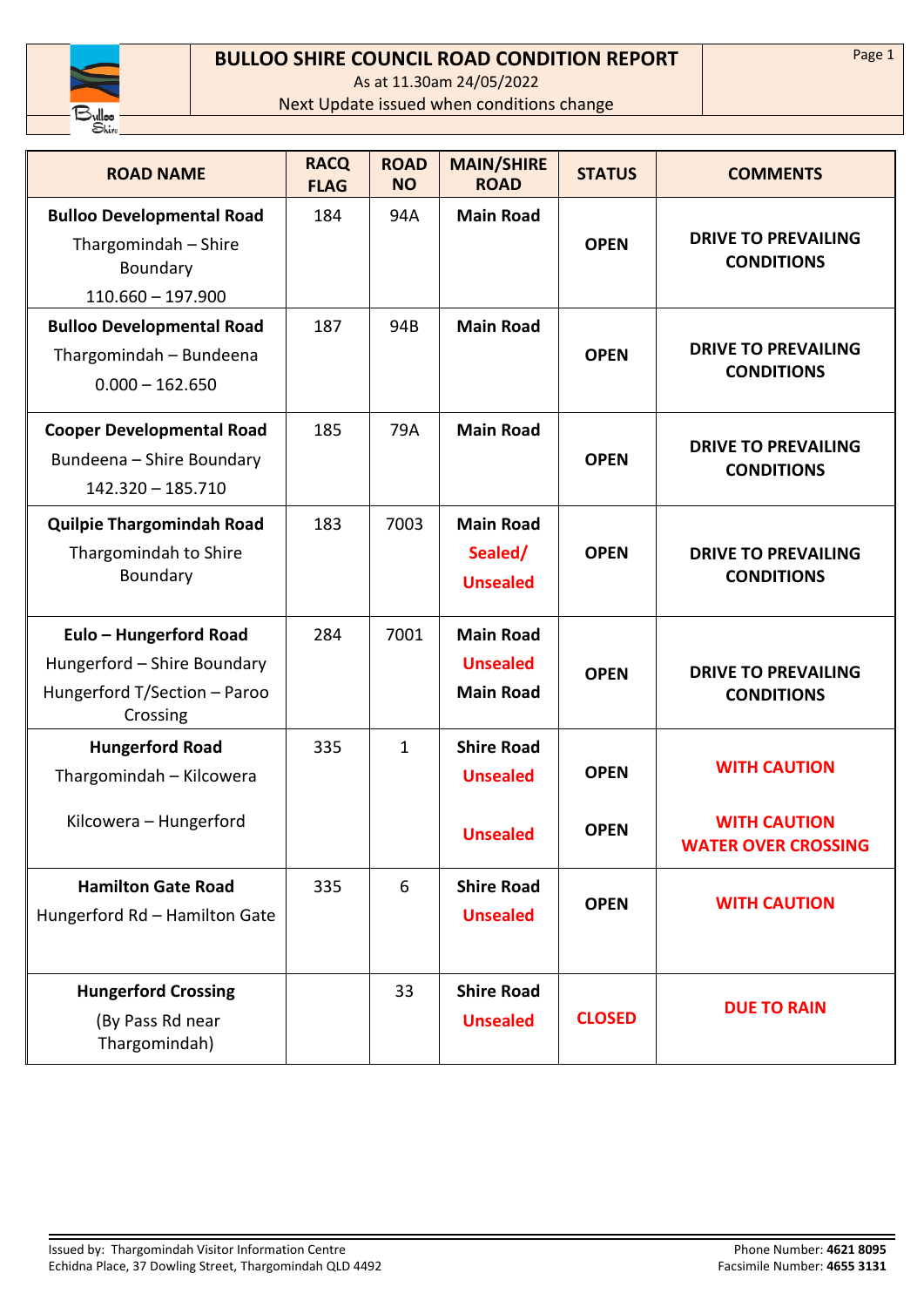

## **BULLOO SHIRE COUNCIL ROAD CONDITION REPORT**

As at 11.30am 24/05/2022

Next Update issued when conditions change

| <b>Bulloo Downs Road</b><br>Thargomindah - Nooyeah                        | 348 | 44             | <b>Shire Road</b><br><b>Unsealed</b>                | <b>OPEN</b>   | <b>DRIVE TO PREVAILING</b>                      |
|---------------------------------------------------------------------------|-----|----------------|-----------------------------------------------------|---------------|-------------------------------------------------|
| Nooyeah - Bulloo Downs                                                    |     |                | <b>Unsealed</b>                                     | <b>OPEN</b>   | <b>CONDITIONS</b>                               |
| <b>Tickalara Road</b><br>Bulloo Downs - Tickalara<br>Tickalara - Naryilco | 348 | 8              | <b>Shire Road</b><br><b>Unsealed</b>                | <b>CLOSED</b> | <b>DUE TO FLOOD DAMAGE</b>                      |
| <b>Wompah Gate Road</b><br>Tickalara - Wompah Gate                        | 335 | 9              | <b>Shire Road</b><br><b>Unsealed</b>                | <b>CLOSED</b> | <b>DUE TO FLOOD DAMAGE</b>                      |
| <b>Soonah Crossing Road</b>                                               |     | 5              | <b>Shire Road</b><br><b>Unsealed</b>                | <b>OPEN</b>   | <b>DRIVE TO PREVAILING</b><br><b>CONDITIONS</b> |
| <b>Autumnvale Road</b>                                                    |     | 46             | <b>Shire Road</b><br><b>Unsealed</b>                | <b>OPEN</b>   | <b>DRIVE TO PREVAILING</b><br><b>CONDITIONS</b> |
| <b>Black Gate Road</b>                                                    |     | 42             | <b>Shire Road</b><br><b>Unsealed</b>                | <b>OPEN</b>   | <b>DRIVE TO PREVAILING</b><br><b>CONDITIONS</b> |
| <b>Besm Road</b>                                                          |     | 29             | <b>Shire Road</b><br><b>Unsealed</b>                | <b>OPEN</b>   | <b>DRIVE TO PREVAILING</b><br><b>CONDITIONS</b> |
| <b>Yenloora Road</b>                                                      |     | 27             | <b>Shire Road</b><br><b>Unsealed</b>                | <b>OPEN</b>   | <b>DRIVE TO PREVAILING</b><br><b>CONDITIONS</b> |
| <b>Warri Gate Road</b><br>Noccundra - Bransby Santos<br>Rd                | 186 | $\overline{2}$ | <b>Shire Roads</b><br><b>Unsealed</b>               | <b>OPEN</b>   | <b>WITH CAUTION</b>                             |
| Bransby Santos Rd - NSW<br><b>Border</b>                                  |     |                |                                                     | <b>OPEN</b>   | <b>WITH CAUTION</b>                             |
| Innamincka Road<br>Jackson - Naccowlah<br>Naccowlah - Ballera             | 301 | 12             | <b>Shire Road</b><br><b>Sealed</b><br><b>Sealed</b> | <b>OPEN</b>   | <b>DRIVE TO PREVAILING</b><br><b>CONDITIONS</b> |
| Ballera - Nappamerrie<br>Nappamerrie - SA Border                          |     |                | Sealed/<br><b>Unsealed</b>                          | <b>OPEN</b>   | <b>DRIVE TO PREVAILING</b><br><b>CONDITIONS</b> |

Page 2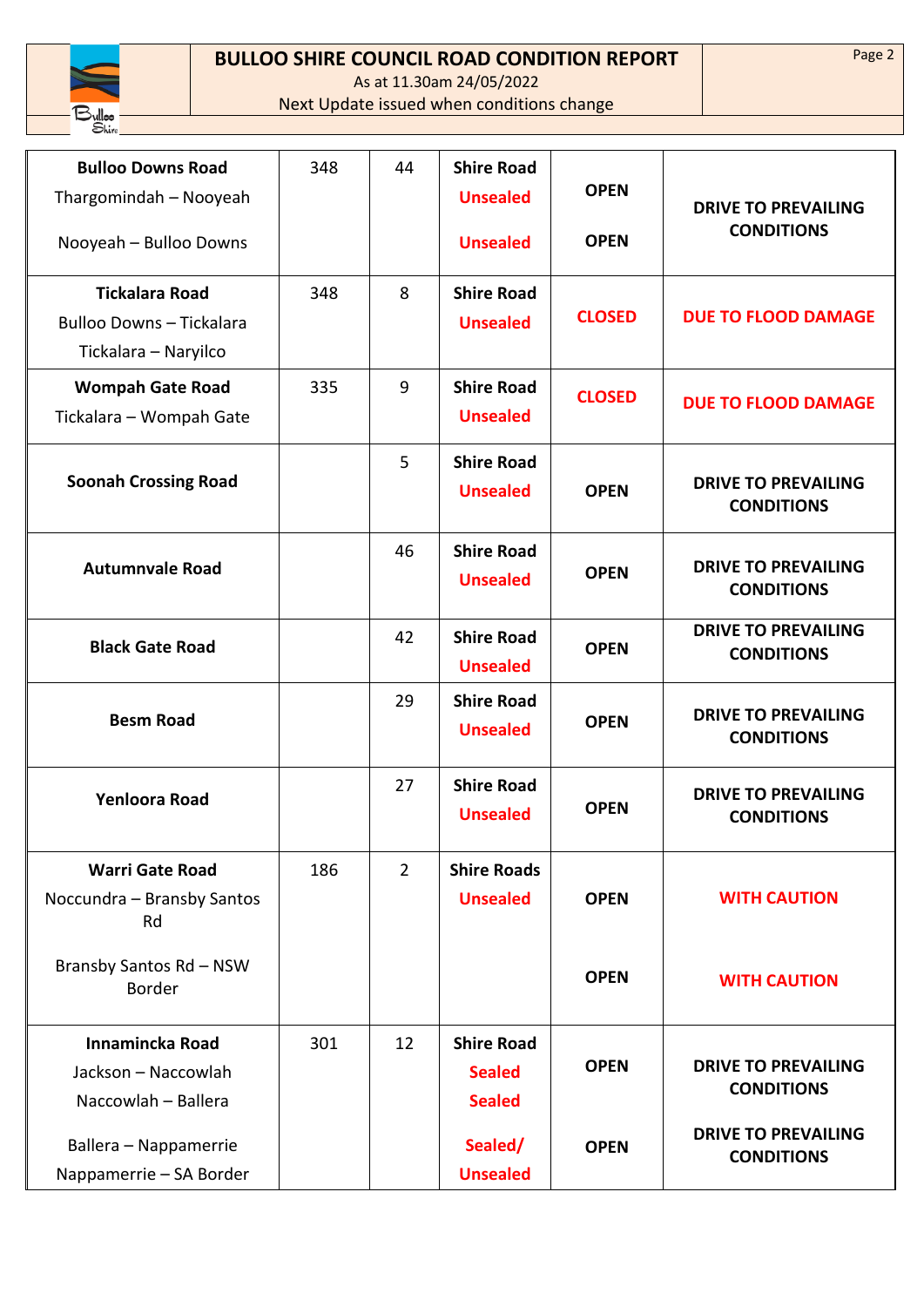

## **BULLOO SHIRE COUNCIL ROAD CONDITION REPORT**

As at 11.30am 24/05/2022

Next Update issued when conditions change

| Woomanooka Road<br>Bundeena - Woomanooka<br>Woomanooka - Durham<br>Downs                     | 335 | 48 | <b>Shire Road</b><br><b>Unsealed</b>            | <b>CLOSED</b><br><b>CLOSED</b> | <b>WATER OVER ROAD</b><br><b>WATER OVER ROAD</b> |
|----------------------------------------------------------------------------------------------|-----|----|-------------------------------------------------|--------------------------------|--------------------------------------------------|
| <b>Durham Downs Road</b><br>Ballera - Durham Downs<br><b>Station</b>                         | 334 | 11 | <b>Shire Road</b><br>Sealed/<br><b>Unsealed</b> | <b>OPEN</b>                    | <b>DRIVE TO PREVAILING</b><br><b>CONDITIONS</b>  |
| <b>Cooks Well Road</b>                                                                       | 335 | 10 | <b>Shire Road</b><br><b>Unsealed</b>            | <b>OPEN</b>                    | <b>DRIVE TO PREVAILING</b><br><b>CONDITIONS</b>  |
| <b>Orientos Road</b><br>Nappa Merrie - Orientos<br>Orientos - Warry Gate Rd                  | 335 | 15 | <b>Shire Road</b><br><b>Unsealed</b>            | <b>OPEN</b><br><b>OPEN</b>     | <b>WITH CAUTION</b>                              |
| <b>Cameron Corner Road</b><br>Warry Gate Rd - Omicron Rd<br><b>Omicron to Cameron Corner</b> | 335 | 16 | <b>Shire Road</b><br><b>Unsealed</b>            | <b>OPEN</b>                    | <b>WITH CAUTION</b>                              |
| <b>Omicron Road</b><br>Omicron - Epsilon                                                     | 334 | 43 | <b>Shire Road</b><br><b>Unsealed</b>            | <b>OPEN</b>                    | <b>WITH CAUTION</b>                              |
| <b>Toona Gate Road</b><br>Omicron - Toona Gate                                               | 334 | 17 | <b>Shire Road</b><br><b>Unsealed</b>            | <b>CLOSED</b>                  | <b>DUE TO FLOOD DAMAGE</b>                       |
| <b>Moomba Road</b><br>Santos - Epsilon - S A Border                                          | 334 | 19 | <b>Shire Road</b><br><b>Unsealed</b>            | <b>OPEN</b>                    | <b>WITH CAUTION</b>                              |
| <b>Fortville Gate Rd</b><br>Toona Gate - Cameron Corner                                      |     | 21 | <b>Shire Road</b>                               | <b>CLOSED</b>                  | <b>DUE TO FLOOD DAMAGE</b>                       |
| <b>Ballera Access Road</b>                                                                   | 334 | 30 | <b>Shire Road</b><br><b>Sealed</b>              | <b>OPEN</b>                    | <b>DRIVE TO PREVAILING</b><br><b>CONDITIONS</b>  |
| <b>Dig Tree Road</b>                                                                         | 320 | 39 | <b>Shire Road</b><br><b>Unsealed</b>            | <b>OPEN</b>                    | <b>WITH CAUTION</b>                              |
| <b>Arrabury Road</b><br>(to Barcoo Shire Border)                                             | 320 | 22 | <b>Shire Road</b><br><b>Unsealed</b>            | <b>OPEN</b>                    | <b>WITH CAUTION</b>                              |

Note: Definition of Light Vehicles is: Nothing over 5 Tonne, e.g. Car & Trailer; 4 x 4 Caravan.

Page 3